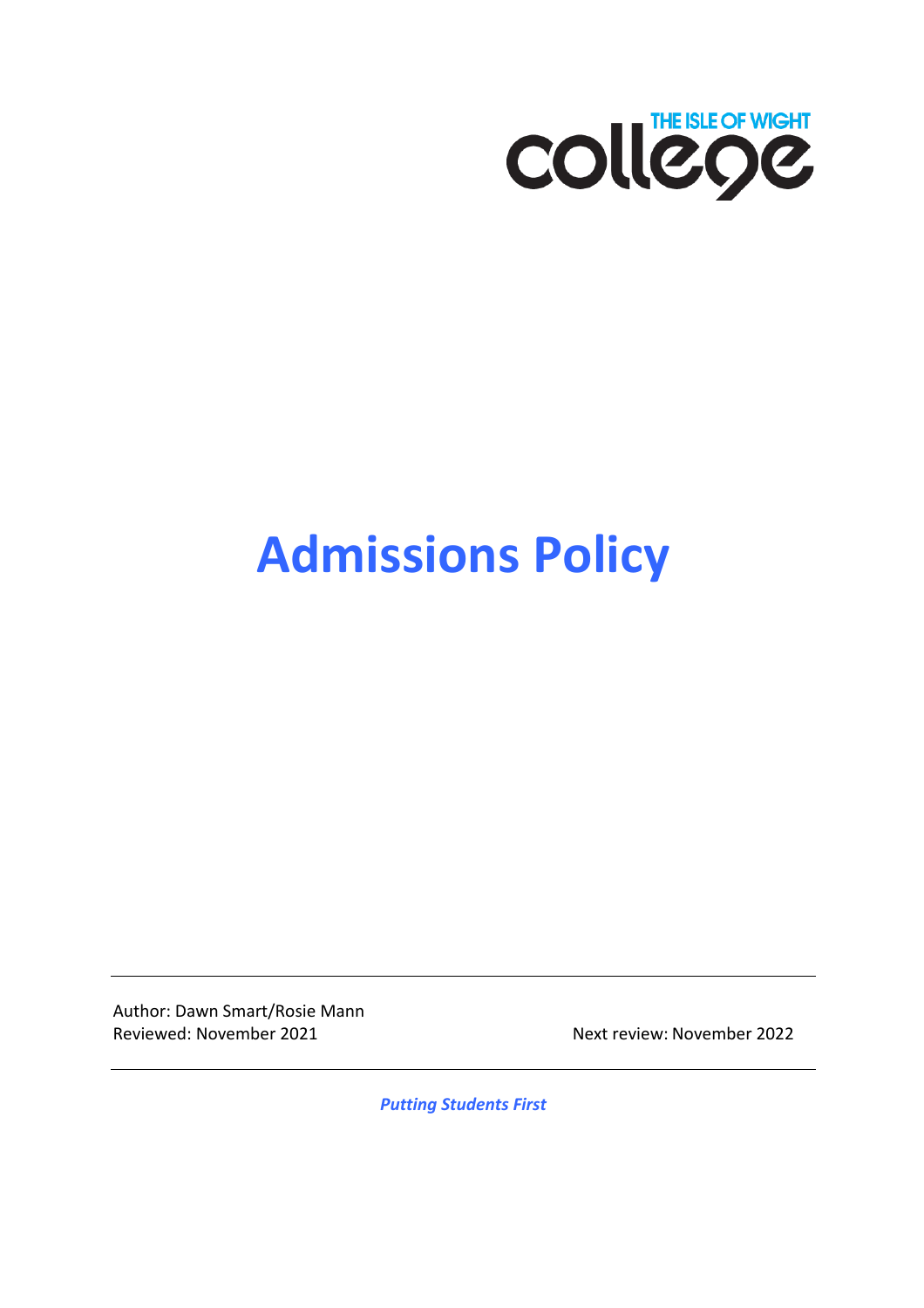### **Contents**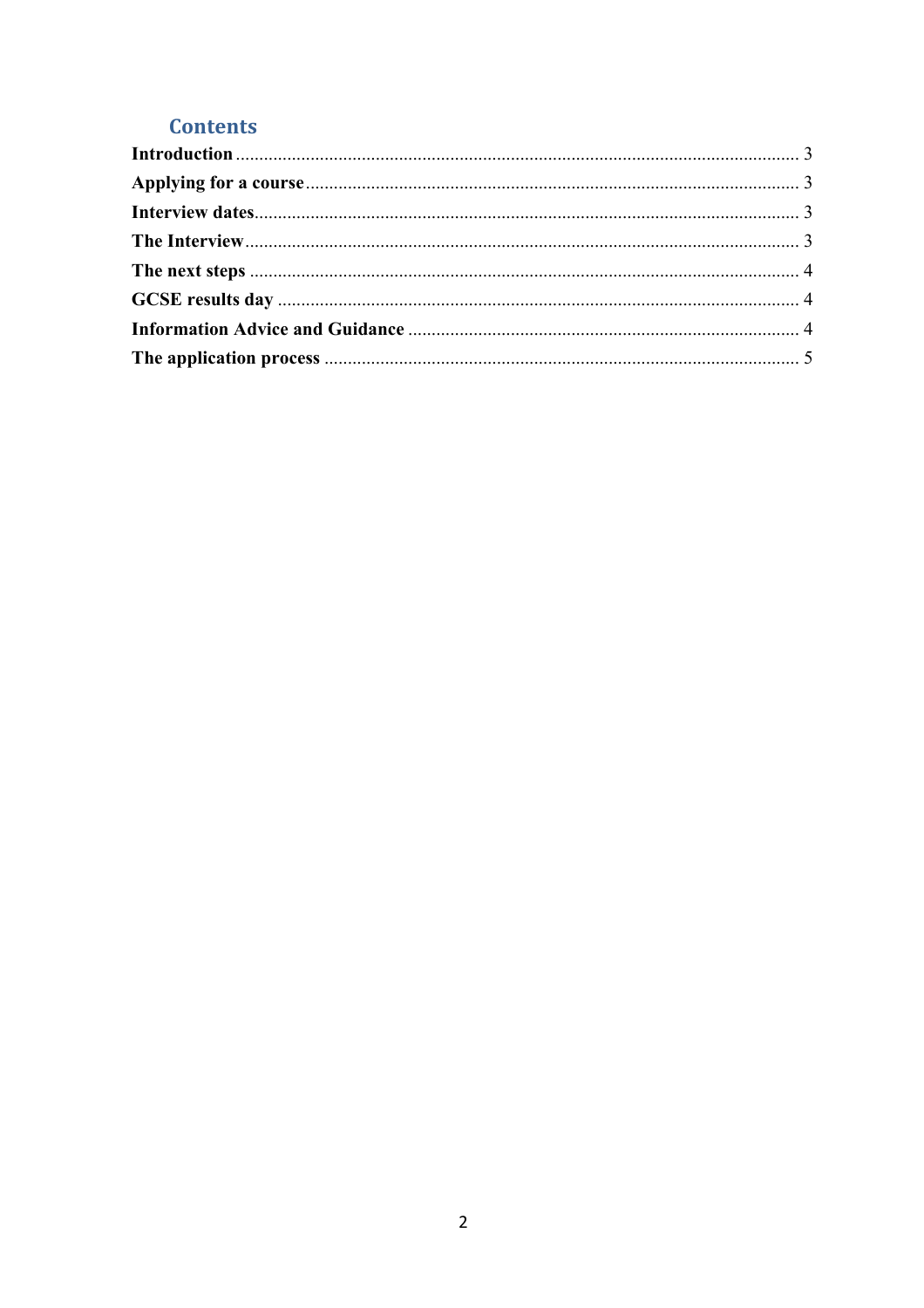#### **Introduction**

The purpose of this policy is to set out the expectation and commitment of the Isle of Wight College in ensuring that everyone receives a first class experience throughout the applications process.

#### **Applying for a course**

Courses can be applied for throughout the year, there are three main ways this can be achieved

- Applying on-line on the college website
- Applying in the college with a member of the admissions team
- Applying on a paper application form and either posting it or hand delivering to the college

The process after applying for a course will be the same regardless of which route is taken.

Where students plan to continue in their current curriculum area, course coordinators will ensure that an official application offer has been input through admission. This should be finalised by the end of May.

Once a course has been applied for an automated email is sent out, this confirms the course that has been applied for and explains that further information will be sent out within 7 working days.

#### **Interview dates**

The curriculum areas will provide the admissions team with interview dates; these will be weekly and cover the whole of the academic year (term time only).

Within 7 working days of applying, the applicant will receive an interview date. This will be the next available date and will be no later than 2 weeks after application.

It is important the applicant contact the admissions team within 2 working days to confirm interview place. If this does not happen there is a risk that the place will be reallocated.

#### **The Interview**

All new applicants will be interviewed by a member of the curriculum team, during this meeting the following will be discussed:

- Career aspirations and future plans
- Content of the course
- Work experience opportunities

It is important to note the interview is a two way process, to support the interviewee through the application to ensure they are on the right course. Tutors are required to encourage them to take ask any questions they may have.

Before the interview tutors are responsible for collecting the interviewee from the admissions office.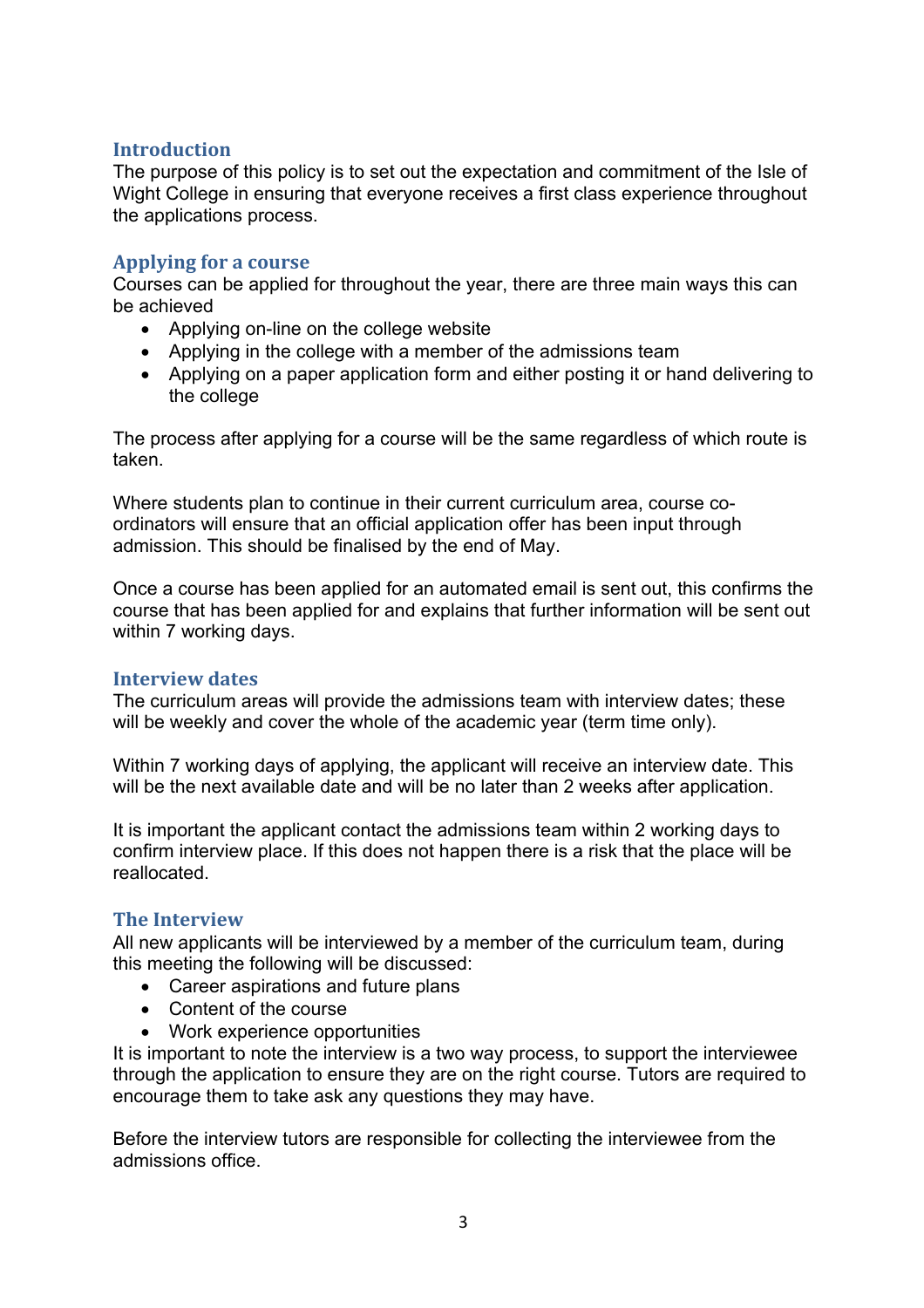During the interview, the tutor will discuss the outcome and next steps.

Within 5 working days, an official notification of the outcome of the interview will be sent.

If after the interview it has been discussed and decided the initial course is not suitable, the tutor interviewing must accompany the interviewee to admissions to discuss alternatives.

#### **The next steps**

The curriculum areas will give the admissions team start dates for the September term no later than the end of June, this information will include

- Start date and time
- Location
- Materials required

This information will be sent out to the applicants by July 31<sup>st</sup> (or with the outcome of the interview letter if applicant has applied later than  $31<sup>st</sup>$  July)

Late applicants are considered on a case by case basis.

#### **GCSE** results day

On GCSE results day bring your GCSE notification to the college and details of any other qualifications that you have. This will enable the tutors to discuss the level of qualification that will be relevant for you, if you have not received the GCSE results that you were expecting, or are worried about what your GCSE's mean there will be staff available for you to speak to and support you with your next steps

#### **Information Advice and Guidance**

The Isle of Wight College offers a wide variety of options for careers advice and guidance, tailor made to the individual. This includes:

- Highly qualified careers advisors available either drop in or appointments can be made
- Admissions team who can advise on alternative courses and provide information
- The Isle of Wight College website has an accessible link to online resources